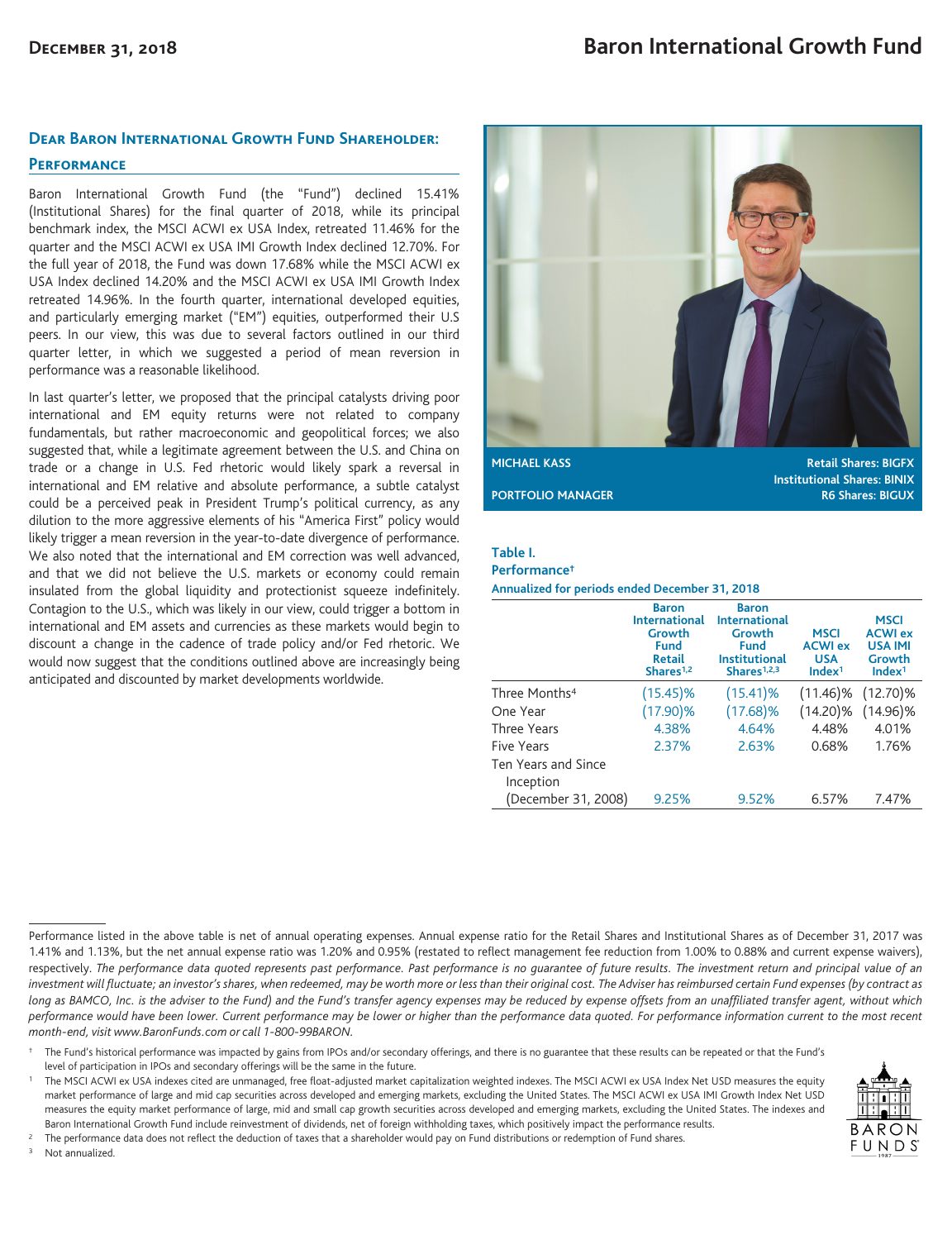# **Baron International Growth Fund**

For the final quarter of 2018, we underperformed both our primary benchmark MSCI ACWI ex USA Index as well as our all-cap international growth proxy. While disappointed by our recent quarterly results, which also drove our full-year relative performance, our longer-term returns remain ahead of our benchmarks and peers. The fourth quarter confirmed our view that while appreciation and leadership often accumulate over time, corrections and underperformance can often be abrupt. During the fourth quarter, higher-quality growth stocks across the globe suffered mightily after a protracted period of outperformance. While we had recognized profits on certain positions consistent with our active risk management process, our quarterly results remained disappointing. While we would characterize the earnings results across the bulk of our portfolio as solid, many of our investments suffered material multiple contraction resulting from a rise in risk premium on international equities in general, a concern over the outlook for global trade and tariffs, future regulatory or policy tightening, or additional risks related to the outlook for growth in China. In this regard, as 2018 progressed, we would characterize investor sentiment as increasingly hostile towards the equity values of private sector corporations, and more acutely so in the smaller, mid-cap and lower end of large-cap universe, which of course forms the core of our investment portfolio. While we believe a principal catalyst has been escalating pressure due to unconventional U.S. aggression in the form of foreign policy, trade protectionism, and threatened sanctions, the good news is that any de-escalation would likely relieve such pressure and allow risk premium on international and EM assets to normalize, and earning multiples to rise.

During the fourth quarter, our relative performance was driven by poor stock selection effect in the Consumer Discretionary, Energy, and Communication Services sectors. While negative absolute returns were fairly broad based across both the portfolio and quality growth stocks throughout the markets, poor returns and stock selection were concentrated in our Japanese holdings, where all of our positions declined by double-digits, and in the Energy sector, where declines were largely driven by a major correction in the price of crude oil. In most cases, we would attribute the weak performance to macroeconomic and foreign policy issues, particularly in energy-related and Japanese equities, several of which have a high correlation with global economic and consumption expectations, and perhaps more directly to China. Within Consumer Discretionary, concerns over a hard Brexit outcome drove significant weakness in **B&M European Value Retail S.A.** and **Glenveagh Properties PLC**, while classic growth stocks such as **Domino's Pizza Enterprises Ltd.** of Australia and **The Stars Group Inc**., a Canadian online gaming operator, suffered large corrections. Partially offsetting the above, several company-specific developments triggered positive returns across several holdings. Most notable was **argenx SE**, a Dutch biotech firm that announced encouraging safety data on its core ARGX-113 molecule and introduced a second potentially commercial molecule during the quarter, driving material gains in the stock. In addition, **Mellanox Technologies Ltd**., an Israeli silicon and systems provider to the high-performance computing and data center markets, announced it had hired an investment bank to review a potential sale of the company, and **China Tower Corporation Limited**, a recent addition to the portfolio that we profiled in our third quarter letter, appreciated meaningfully as the government unveiled a plan to distribute 5G spectrum and begin deploying network capacity.

For the full year 2018, our adverse performance relative to the MSCI ACWI ex USA Index was driven most by poor stock selection effect in the Energy and Financials sectors, which we attribute largely to macroeconomic and geopolitical factors rather than company-specific or theme-based developments. On the positive side, and partially offsetting the above, strong stock selection in the Information Technology sector, largely occurring in the first nine months of the year, and our cash position, drove the bulk of our positive relative performance for the year.

#### **Table II.**

**Top contributors to performance for the quarter ended December 31, 2018**

|                                                 | <b>Percent</b><br><b>Impact</b> |
|-------------------------------------------------|---------------------------------|
| argenx SE                                       | 0.42%                           |
| Mellanox Technologies Ltd.                      | 0.35                            |
| China Tower Corporation Limited                 | 0.31                            |
| Zai Lab Limited                                 | 0.19                            |
| Housing Development Finance Corporation Limited | 0.10                            |

**argenx SE** is a Dutch biotech company focused on developing antibodies to treat patients with cancer and severe autoimmune diseases. Recent positive performance comes from resolution of some confusion regarding a bleeding safety concern. This was amplified by a large licensing deal from Johnson & Johnson for argenx's asset to treat acute mylegenous leukemia. We believe argenx's antibody platform is one of the most valuable assets in the biotech development space.

**Mellanox Technologies Ltd.** is a supplier of high-performance switch systems, adapters, cables, and software supporting InfiniBand and Ethernet networking technologies. Mellanox shares were up in the quarter following the company's strong quarterly results, which exceeded its guidance on top line and margins, in addition to rumors around a potential takeout deal. We believe Mellanox is an attractive long-term investment due to its technological leadership in high-speed interconnects, which are becoming increasingly relevant in a world of big data and AI.

Shares of **China Tower Corporation Limited** appreciated in the quarter as fears of a merger between two important customers eased after the government announced a plan to distribute 5G spectrum. China Tower is the largest owner of wireless towers globally with dominant market share in China. We continue to believe that China Tower will be a significant beneficiary of the carrier 5G network build in China, and should be able to compound value in the double-digit range for more than five years.

**Zai Lab Limited** is a China-based biotech firm focused on becoming a large player in the newly emerging Chinese health care system. Recent positive performance is attributed to China's quick regulatory acceptance of lead asset Zejula, whose Chinese rights are in-licensed from Tesaro, a company that was also acquired by GlaxoSmithKline for a hefty premium in the quarter. We expect continued strong performance as Zai becomes one of the go-to biotechs in China to commercialize western medications.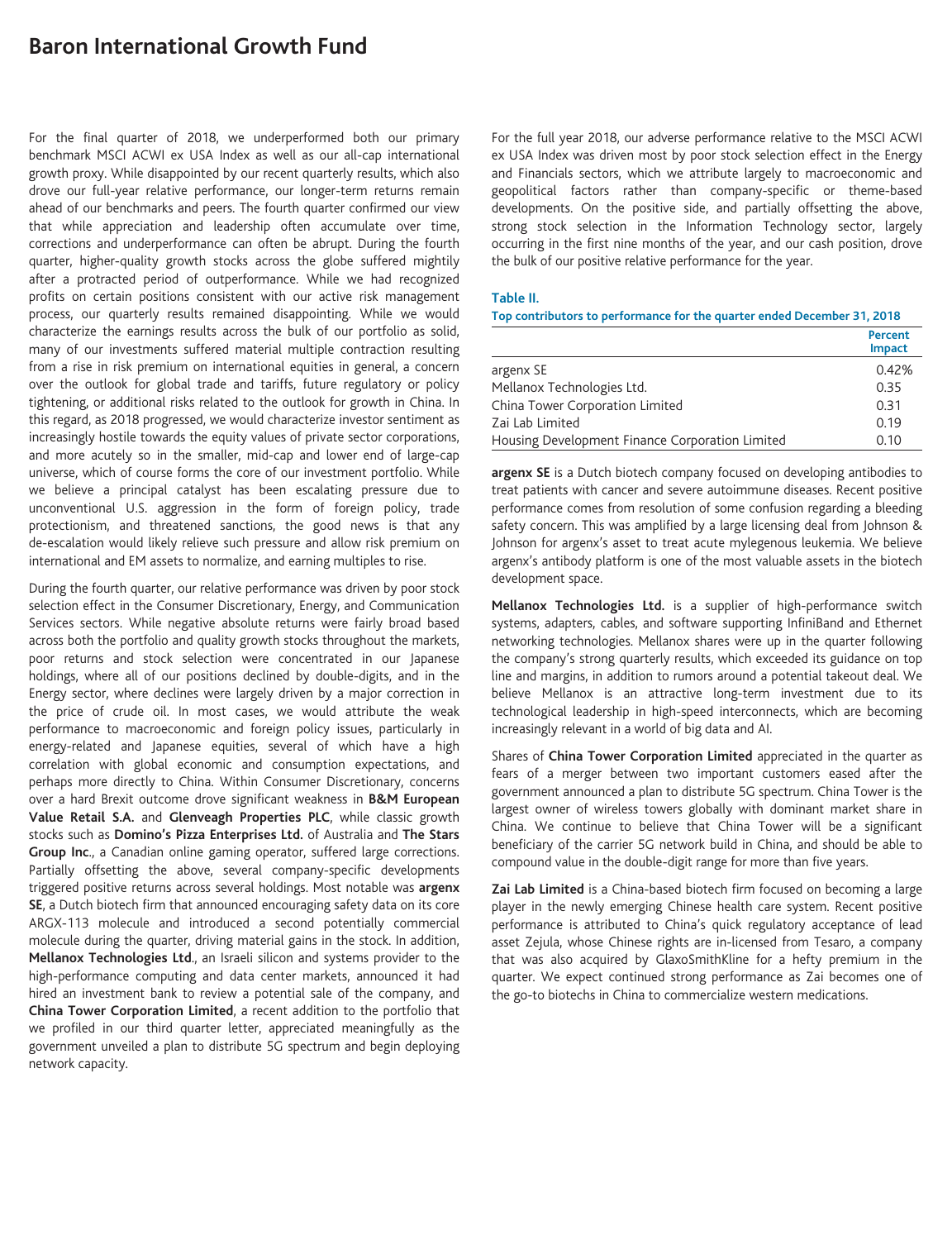**Housing Development Finance Corporation Limited** is India's premier housing finance company. Shares increased as liquidity conditions in the short-term funding market began to normalize following a squeeze triggered by a large credit downgrade in the system in September. In addition, a decline in oil prices and a lower inflation rate tempered the outlook for higher benchmark rates, which helped ease expectations for the company's funding costs. Lastly, the company reported results that showed continued steady earnings growth despite a difficult operating environment.

#### **Table III.**

**Top detractors from performance for the quarter ended December 31, 2018**

|                                      | Percent<br><b>Impact</b> |
|--------------------------------------|--------------------------|
| Encana Corp.                         | $-0.75%$                 |
| Fresenius Medical Care AG & Co. KGaA | $-0.61$                  |
| Eurofins Scientific SE               | $-0.51$                  |
| Recruit Holdings Co., Ltd.           | $-0.48$                  |
| Tullow Oil plc                       | $-0.47$                  |

**Encana Corp.** is a Canadian-based exploration and production company with primary operations in Western Canada and Texas. Shares declined after the company announced the acquisition of Newfield Exploration, which has limited geographic overlap with Encana's core position in the U.S. In our opinion, Encana is one of the most attractively valued E&Ps. We believe investors underappreciate the company's long-term free cash flow, return potential in the Permian and the Montney, and potential operational synergies and cash flow accretion from the Newfield acquisition.

Shares of **Fresenius Medical Care AG & Co. KGaA** declined in the quarter. As the world's leading provider of dialysis products and services, the company is a beneficiary of increased onset of End Stage Renal Disease due to growing rates of diabetes and obesity. Earnings weakness owing to unfavorable reimbursement trends pressured shares. The company also issued below-consensus 2019 earnings guidance as it plans to incur upfront costs to drive future growth. We retain conviction as Fresenius is a stable, defensive, cash generative health care business in our view.

Shares of **Eurofins Scientific SE** detracted from performance in the quarter. Eurofins provides analytical testing services to clients in the food, pharmaceutical, and environmental industries. Shares fell due to questions about the sustainability of Eurofin's organic growth and its ability to make acquisitions given current leverage levels. We believe the company's organic growth remains attractive and is sustainable in the mid-single digits, and further maintain confidence in the company's management and acquisition-led growth strategy.

**Recruit Holdings Co., Ltd.** operates recruiting and temporary staffing businesses in Japan, the U.S., and Europe. While it reported strong earnings, shares fell on macro concerns. A weak economy would negatively affect employment-related businesses as employment levels and wages are direct inputs into the earnings outlook for these companies. While macro conditions are a near-term risk, we believe Recruit is also a long-term play on efficiency, as it utilizes technology to create a match between a job opportunity and qualified worker, at a a substantial cost savings relative to the traditional agent recruiting model.

**Tullow Oil plc** is an international exploration and production company primarily focused on operations in West and East Africa. Shares declined in the quarter due to falling oil prices. We remain investors due to the company's operational improvements, ramp up of production at TEN field in Ghana, the deleveraging of its balance sheet, exploration upside in South America, and potential monetization of Kenya assets.

## **PORTFOLIO STRUCTURE**

#### **Table IV.**

**Top 10 holdings as of December 31, 2018 – Developed Countries**

|                              | <b>Percent of</b><br><b>Net Assets</b> |
|------------------------------|----------------------------------------|
| AstraZeneca PLC              | 2.9%                                   |
| argenx SE                    | 2.6                                    |
| Nokia Corporation            | 2.5                                    |
| Danone SA                    | 2.2                                    |
| Constellation Software, Inc. | 2.2                                    |
| Mellanox Technologies Ltd.   | 2.1                                    |
| Golar LNG Ltd.               | 1.8                                    |
| Linde Public Limited Company | 1.6                                    |
| Aena SME, S.A.               | 1.6                                    |
| Abcam plc                    | 1.6                                    |

#### **Table V.**

**Top five holdings as of December 31, 2018 – Emerging and Frontier Countries**

|                                      | <b>Percent of</b><br><b>Net Assets</b> |
|--------------------------------------|----------------------------------------|
| China Tower Corporation Limited      | 1.5%                                   |
| Arco Platform Limited                | 1.4                                    |
| Petróleo Brasileiro S.A. - Petrobras | 1.3                                    |
| WH Group Limited                     | 11                                     |
| Zai Lab Limited                      | 11                                     |

#### **Table VI.**

#### **Percentage of securities in developed markets as of December 31, 2018**

|                      | <b>Percent of</b><br><b>Net Assets</b> |
|----------------------|----------------------------------------|
| United Kingdom       | 14.0%                                  |
| Japan                | 12.6                                   |
| France               | 7.2                                    |
| Canada               | 5.2                                    |
| <b>Netherlands</b>   | 4.8                                    |
| Germany              | 4.6                                    |
| <b>United States</b> | 3.8                                    |
| Israel               | 3.7                                    |
| Norway               | 3.5                                    |
| Spain                | 3.0                                    |
| Finland              | 2.5                                    |
| Ireland              | 2.3                                    |
| Switzerland          | 2.1                                    |
| Australia            | 1.7                                    |
| Belgium              | 1.2                                    |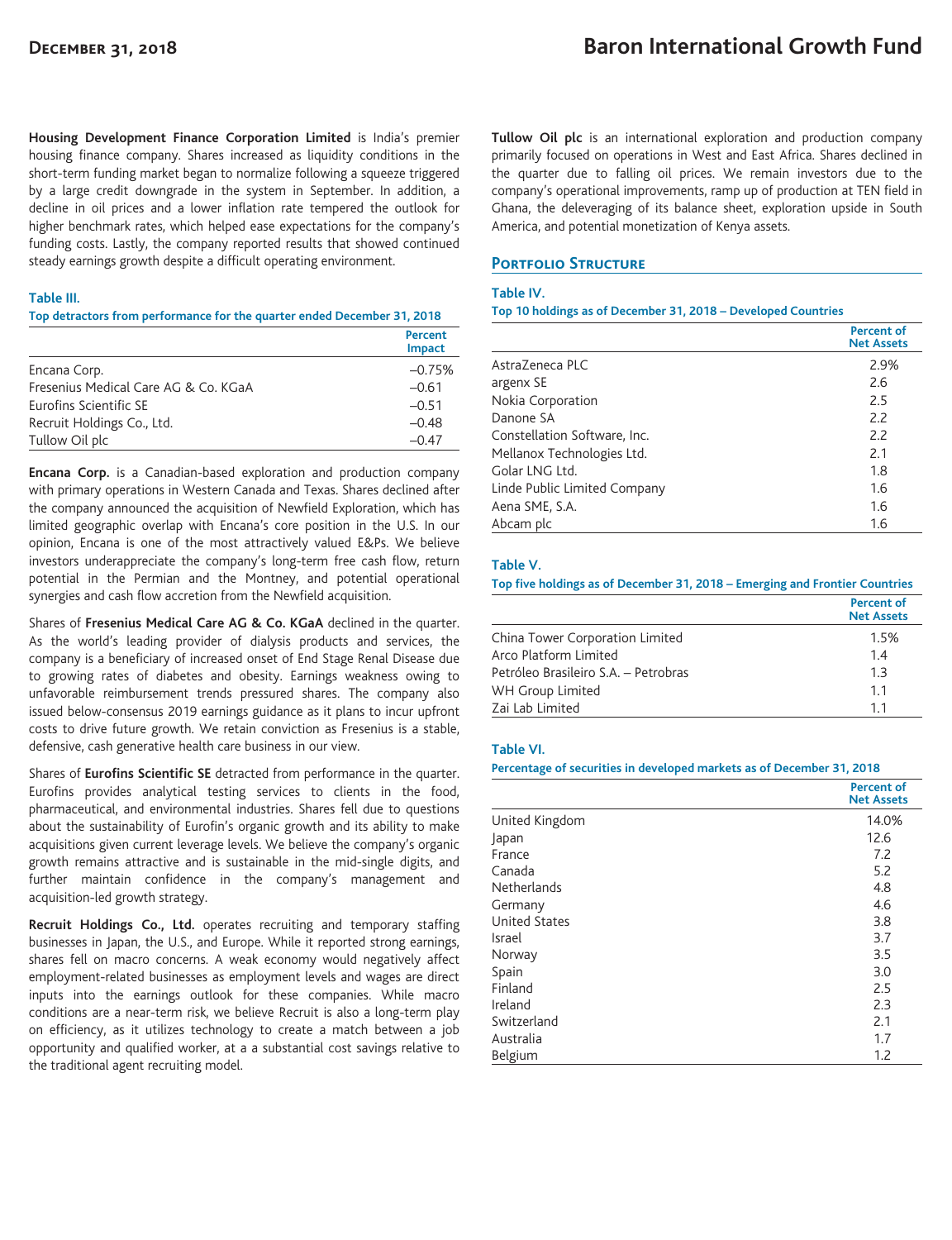#### **Table VII.**

**Percentage of securities in emerging and frontier markets as of December 31, 2018**

|               | <b>Percent of</b><br><b>Net Assets</b> |
|---------------|----------------------------------------|
| China         | 8.0%                                   |
| <b>Brazil</b> | 4.7                                    |
| India         | 3.8                                    |
| Mexico        | 2.0                                    |
| Korea         | 1.5                                    |
| Argentina     | 1.5                                    |
| Russia        | 0.9                                    |
| Panama        | 0.4                                    |
| Indonesia     | 0.3                                    |
| Nigeria       | 0.1                                    |

The Fund may invest in companies of any market capitalization, and we strive to maintain broad diversification by market cap. As of December 31, 2018, the Fund's median market cap was \$7.3 billion, and it had approximately 52.1% in large- and giant-cap companies, 31.9% in mid-cap companies, and 11.4% in small- and micro-cap companies, as defined by Morningstar, with the remainder in cash.

## **Recent Activity**

During the recent quarter, we deployed a meaningful balance of our cash position in a declining market as we began to perceive attractive value. A new theme has materialized in recent months related to the impending rollout of 5G wireless networks. We currently have investments in **Nokia Corporation** and **China Tower Corporation Limited**, and hope to identify additional attractive opportunities in months ahead. New investments in general were predominantly emerging markets related, while we added to several existing developed world positions. Our largest new investment was **Petróleo Brasileiro S.A. – Petrobras**, the dominant integrated oil and gas operator in Brazil, which we believe will be a major beneficiary of strategic and governance changes recently affirmed by the new Bolsonaro administration. **YY Inc.** is our second China-based live streaming investment that also holds a majority interest in HUYA Inc., a fast-growing and leading e-sports platform in China. We see **KIA Motors Corporation** of Korea as a likely beneficiary of Chaebol reform, while also entering a period of accelerated new model introductions. We believe the company's earnings are likely to post strong growth in the current year, and we think the valuation is quite attractive. We also took positions in **HDFC Bank Limited**, the leading high-quality private sector bank in India, **Copa Holdings, S.A.**, a leading low-cost airline operator in Latin America with enviable competitive advantages, and **Nestlé S.A**., which we believe is likely to demonstrate improved operating performance and monetize attractive assets in response to activist shareholder pressure. We initiated a position in **B&M European Value Retail S.A.**, a U.K.-based retailer that came under market pressure largely in response to Brexit proceedings during the quarter. We also increased existing investments in Norwegian company **Opera Limited**, which we believe will capture materially higher monetization rates via its mobile web browsing and newsfeed platforms in the coming years, and **Nokia Corporation**, a Finnish wireless communications equipment vendor, which we believe will likely be a major beneficiary of the trade-related conflicts occurring between the U.S. and China, while also benefitting from the global rollout of 5G networks beginning this year. In addition, we added to current holdings in **Golar LNG Ltd.**, **Square Enix Holdings Co., Ltd**., **Industria de Diseño Textil, S.A.**, and **Dechra Pharmaceuticals PLC**, in our view, all high-quality growth businesses that suffered significant corrections in recent months.

During the quarter, we sold our positions in **Amorepacific Corporation**, a leading Korean cosmetics manufacturer over concerns regarding deteriorating fundamentals in both its home market as well as in China, which has been driving the company's substantial growth, and **Titan Company Limited**, a leading jewelry manufacturer and retailer in India, based on concerns related to India's recent liquidity crisis. Finally, we also reduced several positions, including **Domino's Pizza Enterprises Ltd.**, **InterXion Holding N.V.**, **Momo Inc.**, and **Landis+Gyr AG**, based on concerns over slowing growth and/or heightened government regulatory risk.

#### **Outlook**

In our third quarter letter, we suggested several potential catalysts that could likely trigger a mean reversion in leadership where international and EM equities would begin to outperform. In our view, such catalysts included indications of a credible truce between the U.S. and China on trade, market recognition that U.S. corporate profits and equities were quite exposed to disruption from escalating tariffs and foreign policy tensions, and finally, a peak in unconstrained executive privilege, or what we termed "peak Trump political currency." In our view, during the fourth quarter, the above catalysts have all come into play, and as a result, international and EM equities outperformed the U.S. for the first time in several quarters. We believe such outperformance is a welcome precondition to forming a durable bottom and a return to positive absolute returns.

Our expectation was that the above conditions would increase the likelihood that the U.S. would seek a compromise in trade relations with China and perhaps a return to more conventional foreign policy, and/or help coerce Fed behavior to become less restrictive, either of which would also reduce risk premium associated with international assets and currencies. We now enter 2019 with various risks to U.S. corporate earnings increasingly priced in and speculative and leveraged positioning in equities, bonds, and oil having corrected and normalized. Our conclusion is that much that could go wrong has now been priced in, particularly in mid-cap growth stocks globally, which suffered an outsized correction during the fourth quarter. Consistent with the above conditions, as well as our view that the U.S. midterm elections might represent an important inflection point where going forward we begin to see constraints on U.S. executive privilege, during the quarter we became considerably less defensive and exited the quarter with a much-reduced cash position. Looking ahead, in the near term, we believe a rally in global equities is more likely than a further decline, as markets begin to anticipate a de-escalation of protectionist measures and improving global trading conditions, as well as a more flexible Fed mandate. Such a development would likely suggest a peak in the U.S. dollar and further outperformance by international equities. While this is our base case expectation for now, we remain cautious because global capital markets remain exposed to the elevated risk of policy error: Will the U.S. and China reach a credible compromise by the imposed March 2<sup>nd</sup> deadline? Will the Fed follow through in tempering expectations of future tightening if trade relations improve? Could a shift to positive global economic surprises, in the aftermath of a large decline in oil and long-term government bond yields, force the Fed to return to a more restrictive bias? Lastly, and indicative of a market environment where non-economic risks may ultimately "overwhelm the fundamentals," what can we expect in the coming months from the ongoing Mueller investigation and what sort of unpredictable response could it provoke?